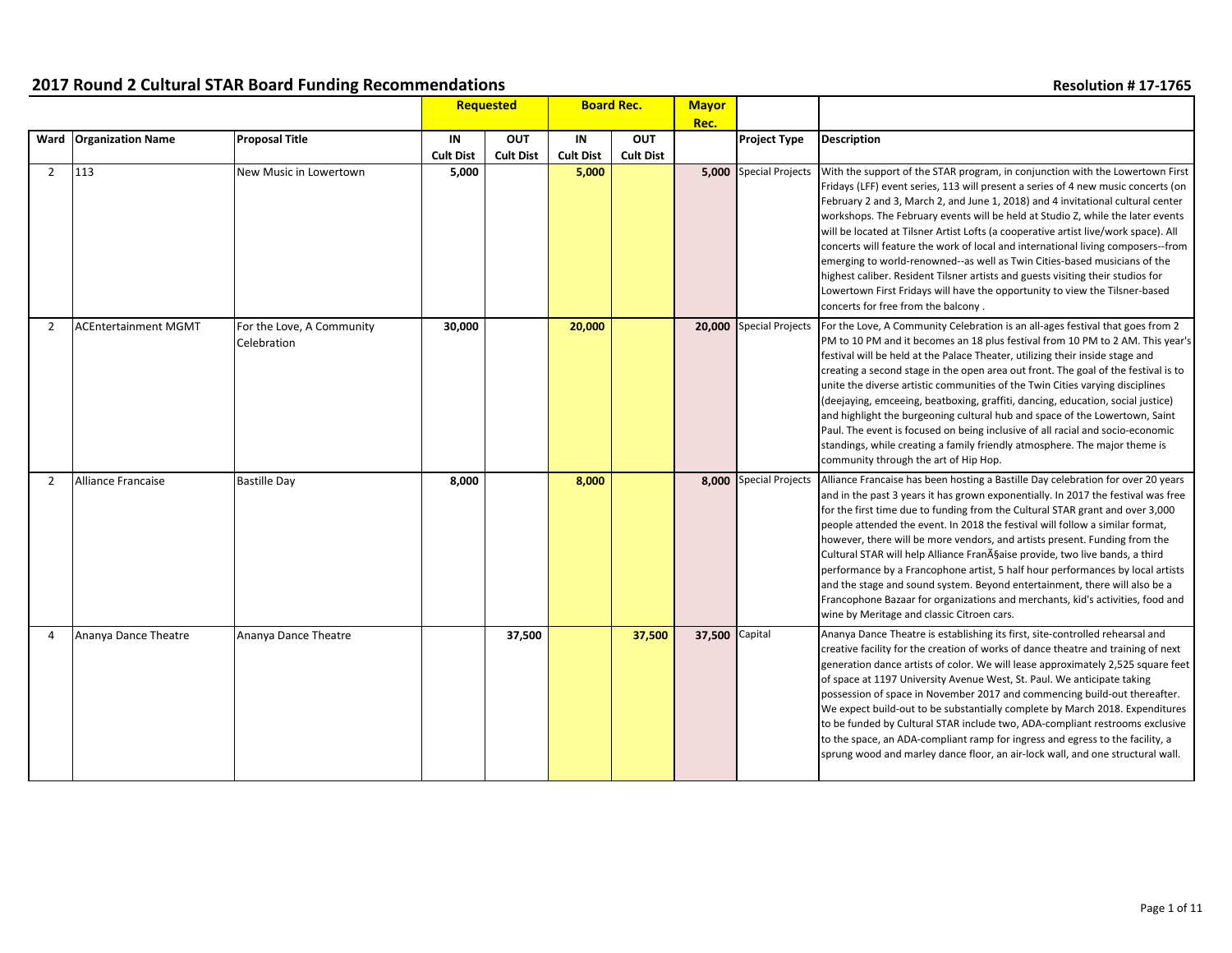|                |                                                                                            |                                                                                |                        | Requested                      | <b>Board Rec.</b>      |                                | <b>Mayor</b> |                               |                                                                                                                                                                                                                                                                                                                                                                                                                                                                                                                                                                                                                                                                                                                                                                                                           |
|----------------|--------------------------------------------------------------------------------------------|--------------------------------------------------------------------------------|------------------------|--------------------------------|------------------------|--------------------------------|--------------|-------------------------------|-----------------------------------------------------------------------------------------------------------------------------------------------------------------------------------------------------------------------------------------------------------------------------------------------------------------------------------------------------------------------------------------------------------------------------------------------------------------------------------------------------------------------------------------------------------------------------------------------------------------------------------------------------------------------------------------------------------------------------------------------------------------------------------------------------------|
|                |                                                                                            |                                                                                |                        |                                |                        |                                | Rec.         |                               |                                                                                                                                                                                                                                                                                                                                                                                                                                                                                                                                                                                                                                                                                                                                                                                                           |
|                | Ward   Organization Name                                                                   | <b>Proposal Title</b>                                                          | IN<br><b>Cult Dist</b> | <b>OUT</b><br><b>Cult Dist</b> | IN<br><b>Cult Dist</b> | <b>OUT</b><br><b>Cult Dist</b> |              | <b>Project Type</b>           | <b>Description</b>                                                                                                                                                                                                                                                                                                                                                                                                                                                                                                                                                                                                                                                                                                                                                                                        |
| 1, 2           | Arcata Press - St. Paul Almanac Rondo Home Stories                                         |                                                                                |                        | 50,000                         |                        | 18,200                         |              | 18,200 Special Projects       | Storymobile, a mobile story collecting unit, and ReConnectRondo (RCR), a new<br>organization working to see the creation of a land bridge a.k.a a highway lid, will<br>work together to employ 2 youth to conduct a series of home stories with<br>Rondo elders using Storymobile equipment (video cameras, audio recorders).<br>The premise is to illicit feedback from elders on the Rondo Land Bridge project<br>while also garnering an oral history, using an intergenerational lens. The stories<br>collected will gain an understanding of the highways impact on all aspects of<br>life. The story prompts will glean feedback about the Rondo Land Bridge; asking<br>if it is a means to reconciliation and how could it most beneficial. The project<br>will culminate in public presentations. |
| $\overline{2}$ | ARENA DANCES, INC.                                                                         | <b>ARENA DANCES PRESENTS</b><br>FORCE/FLOW AT THE FITZGERALD<br><b>THEATER</b> | 10,000                 |                                | 5,000                  |                                |              | <b>5.000</b> Special Projects | In Fall 2018 ARENA DANCES will stage a one-night event at the Fitzgerald<br>Theater, including three repertory pieces and one new work by choreographer<br>Mathew Janczewski. St. Paul is where ARENA DANCES staged its first concert 22<br>years ago and celebrated its 20th Anniversary Season in 2016, both to great<br>success. Janczewski has also worked with students at SPCPA, Highland Park<br>Senior High, and St. Paul Secondary School, to wonderful feedback from<br>students and parents, and is excited to deepen ARENA'S connection to St. Paul.<br>STAR dollars will be used for St. Paul-specific marketing efforts, including<br>community outreach, as well as to fund the creation of new work to increase St.<br>Paul participation in and access to new and cutting-edge dance.    |
| 2              | Asian Economic Development<br>Association on behalf of the St<br>Paul Super Bowl Committee | Super Bowl Night Market                                                        | 40,000                 |                                | 30,000                 |                                |              | 30,000 Special Projects       | AEDA requests \$40,000 to offer the Super Bowl Night Market during St. Paul's<br>2018 Super Bowl Celebration which will coincide with the city's annual February<br>Winter Festival. The event will draw football fans to St Paul for local fun,<br>entertainment, and art and cultural experiences. The event will take place in a<br>location yet TBD and modeled after the Little Mekong Night Market, an outdoor<br>street festival that features art work, music and performances from local Asian<br>and other artists representing a wide array of artistic disciplines, unique food<br>offerings, hands-on activities and demonstrations. AEDA will leverage STAR<br>funding for event logistics and equipment such as security, waste collection,<br>power, and staging among other items.       |
| 4              | <b>Celtic Junction Arts Center</b>                                                         | <b>CJAC Cultural Jumpstart</b>                                                 |                        | 24,900                         |                        |                                |              | Organizational<br>Development | The project is designed to develop key staff, revamp our concert production<br>apparatus, expand the scope of our programming and promote our new library.<br>Funds will support our two key staff positions, Executive Director and Library<br>Director, to allow them time to strategize and more systematically manage<br>programming. Funds will support performer guarantees and contractor costs<br>increasing show quality and turnout for a series of 6 curated concerts. Funds<br>will support 6 new Irish arts community history exhibitions online and onsite<br>that will establish this new format and promote our library.<br>Project work will run from 1/18 to 5/19. Programming will take place at our<br>building and on the CJAC website from 3/18 to 5/19.                            |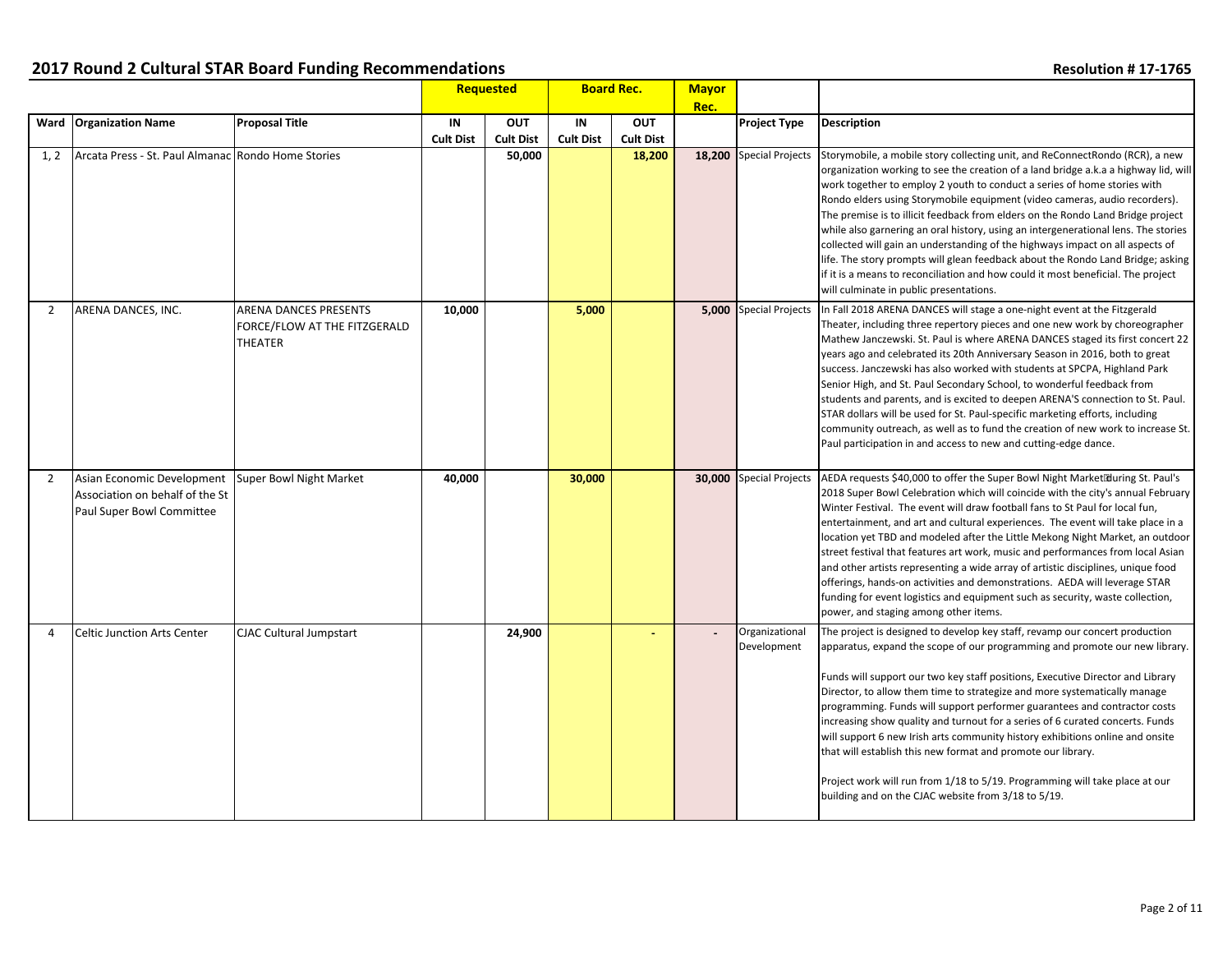|                |                                                          |                                                                       |                        | <b>Requested</b>               | <b>Board Rec.</b>      |                                | <b>Mayor</b> |                         |                                                                                                                                                                                                                                                                                                                                                                                                                                                                                                                                                                                                                                                                                                                                                                                                      |
|----------------|----------------------------------------------------------|-----------------------------------------------------------------------|------------------------|--------------------------------|------------------------|--------------------------------|--------------|-------------------------|------------------------------------------------------------------------------------------------------------------------------------------------------------------------------------------------------------------------------------------------------------------------------------------------------------------------------------------------------------------------------------------------------------------------------------------------------------------------------------------------------------------------------------------------------------------------------------------------------------------------------------------------------------------------------------------------------------------------------------------------------------------------------------------------------|
|                | Ward Organization Name                                   | <b>Proposal Title</b>                                                 | IN<br><b>Cult Dist</b> | <b>OUT</b><br><b>Cult Dist</b> | IN<br><b>Cult Dist</b> | <b>OUT</b><br><b>Cult Dist</b> | Rec.         | <b>Project Type</b>     | <b>Description</b>                                                                                                                                                                                                                                                                                                                                                                                                                                                                                                                                                                                                                                                                                                                                                                                   |
| 7              | <b>CLUES (Comunidades Latinas</b><br>Unidas En Servicio) | CLUES' Fiesta Latina                                                  |                        | 15,000                         |                        | 15,000                         |              | 15,000 Special Projects | CLUES's third annual Fiesta Latina will be a daylong festival dedicated to<br>celebrate the richness and diversity of Latino culture through engagement with<br>the arts. To be held in August 2018, this free outdoor event will launch<br>Minnesota's Hispanic Month Celebrations and will be held at our Headquarters<br>on Saint Paul's East Side, one of the city's most diverse neighborhoods. The<br>request to Cultural STAR will support, in part, the dance and music<br>performances at the event and various arts activities, including the creation of a                                                                                                                                                                                                                                |
| $\mathbf 1$    | ComMUSICation                                            | Songs from Minnesota                                                  |                        | 10,000                         |                        | ÷.                             |              | <b>Special Projects</b> | ComMUSICation (CMC) seeks funds for Songs from Minnesota, an intensive<br>seven week choral music experience for 40 youth 3rd-8th grade featuring music<br>by Minnesota composers or music that represents Minnesotans of color. This<br>project is in partnership with University of St. Thomas Concert Choir. The<br>ensembles will present a public performance in the cultural district of St. Paul.<br>In service to the local community and to build relationships between the two<br>choirs, singers will do a community service project together with Catholic<br>Charities.                                                                                                                                                                                                                 |
| 2              | Contempo Physical Dance                                  | Bahia/Minnesota                                                       | 25,000                 |                                | 15,000                 |                                |              | 15,000 Special Projects | Contempo Physical Dance joins forces with Nildinha Fonsaca, Assoc.<br>Choreographer of Brazil's Bale Folcoico da Bahia, in a Fall 2018, 4-week<br>residency in Saint Paul. Contempo is recognized for our visionary fusion of<br>Afro/Brazilian dance, capoeira, and contemporary dance. Fonsaca brings a<br>fierce infusion of root-source Afro/Brazilian ancestral movement to that<br>aesthetic. She will create a new work on Contempo, in consideration for The<br>Shaughnessy's Women of Substance in February 2019. The residency will<br>include master classes, a teaching residency at a school such as Macalester<br>College (where Silva dos Santos assumes a teaching position in Fall 2017), and<br>public Open Rehearsal/Artist Talks. Budget describes items requested from<br>STAR. |
| $\overline{2}$ | Hot Summer Jazz Festival                                 | Twin Cities Jazz Festival                                             | 45,000                 |                                | 45,000                 |                                |              | 45,000 Special Projects | The Twin Cities Jazz Festival is seeking Cultural Star support to expand reach and<br>impact of the twentieth annual Jazz Fest scheduled June 21st through June 23rd<br>2018. The support will be utilized specifically for increased expenditures for<br>additional stages, musician fees, promotion/marketing and associated<br>production costs for the event.<br>This support will dramatically impact the Festival's goals of:<br>a) Ramping up and expanding awareness of the Twin Cities Jazz Festival as Saint<br>Paul's premier cultural event attracting 40,000 attendees to Lowertown over 3<br>days and<br>b) Booking nationally/internationally recognized jazz artists for the festival                                                                                                |
| 2              | Illusion Theater and School,<br>Inc.                     | <b>ACTING BLACK by Carlyle Brown:</b><br>Illusion Theater in St. Paul | 19,500                 |                                | 10,000                 |                                |              | 10,000 Special Projects | Illusion is seeking \$19,500 to produce ACTING BLACK. This compelling and<br>enlightening one-man show written and performed by renowned Minnesota<br>artist, Carlyle Brown, will be performed in downtown St. Paul during May/June<br>2017. Part spoken word, part stand-up comedy, part Ted Talk, ACTING BLACK<br>was written to inspire open and honest conversations about race and diversity<br>through an engaging, thought provoking, humorous and ultimately moving one-<br>person show. Mr. Brown takes us to the roots of American racism and its<br>consequences by exploring the evolution of the Black stereotype by examining a<br>single event on a specific night in Louisville, Kentucky in 1928 to illustrate the<br>origins of the racial conflicts we still endure to this day.  |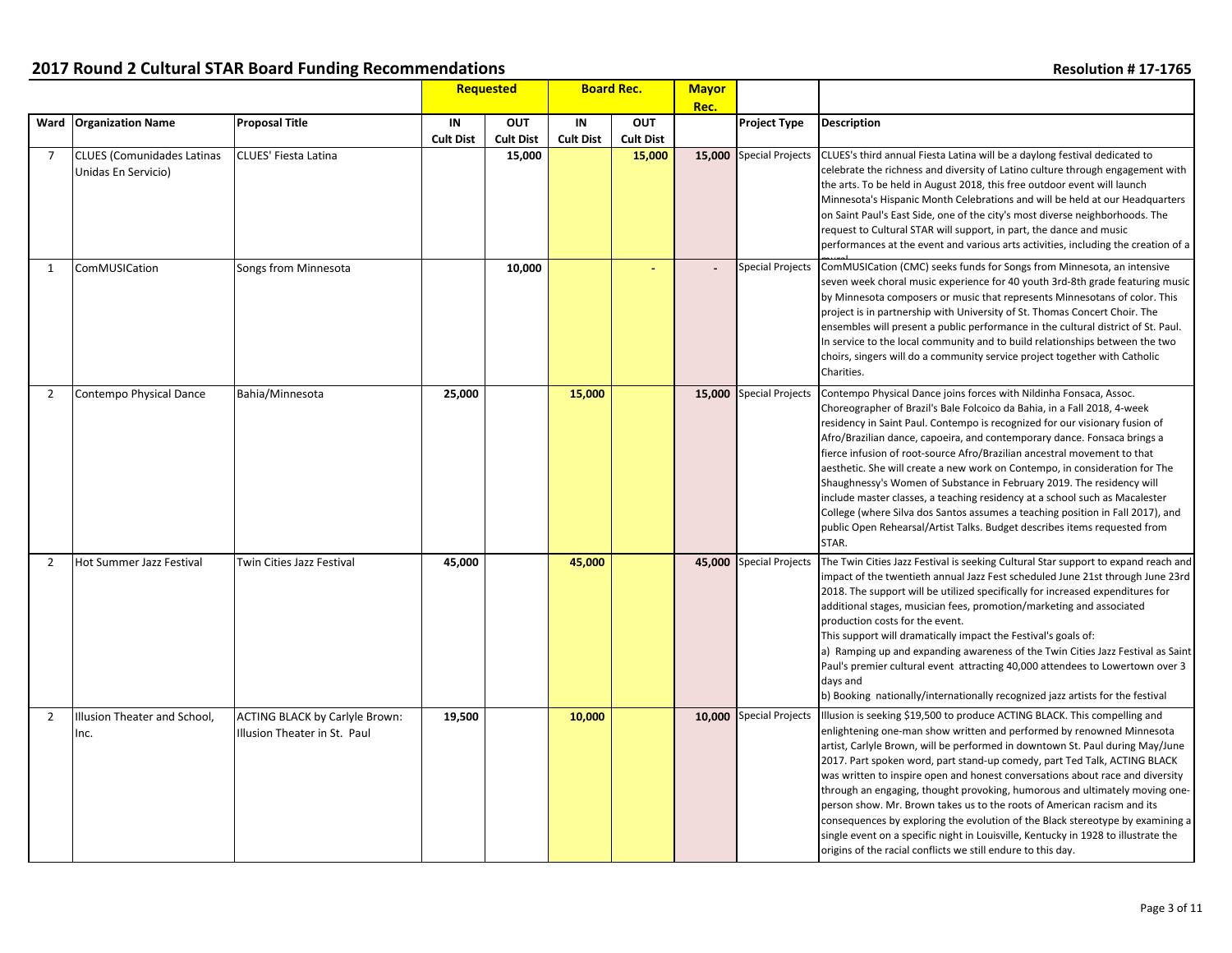|                |                                            |                                                                                                          |                           | <b>Requested</b> | <b>Board Rec.</b>         |                  | <b>Mayor</b><br>Rec. |                               |                                                                                                                                                                                                                                                                                                                                                                                                                                                                                                                                                                                                                                                                                                                                                                                                 |
|----------------|--------------------------------------------|----------------------------------------------------------------------------------------------------------|---------------------------|------------------|---------------------------|------------------|----------------------|-------------------------------|-------------------------------------------------------------------------------------------------------------------------------------------------------------------------------------------------------------------------------------------------------------------------------------------------------------------------------------------------------------------------------------------------------------------------------------------------------------------------------------------------------------------------------------------------------------------------------------------------------------------------------------------------------------------------------------------------------------------------------------------------------------------------------------------------|
|                | Ward   Organization Name                   | <b>Proposal Title</b>                                                                                    | IN                        | <b>OUT</b>       | IN                        | <b>OUT</b>       |                      | <b>Project Type</b>           | <b>Description</b>                                                                                                                                                                                                                                                                                                                                                                                                                                                                                                                                                                                                                                                                                                                                                                              |
| $\overline{2}$ | Japan America Society of<br>America (JASM) | Premier of Four Harpsichord<br>Concerto and Sogetsu Ikebana<br>Display for JASM Harukaze 2018<br>Concert | <b>Cult Dist</b><br>8,000 | <b>Cult Dist</b> | <b>Cult Dist</b><br>5,000 | <b>Cult Dist</b> |                      | <b>5.000</b> Special Projects | This will be the premier of a four harpsichord concerto performance that will be<br>presented at the Park Square Theater in downtown Saint Paul, to a diverse<br>gathering of Japanese and Americans, as well as music lovers of other ethnic<br>traditions on Sunday, June 10, 2018. The program will also include a visual<br>presentation of Segetsu Ikebana by a master artist and her students.                                                                                                                                                                                                                                                                                                                                                                                            |
| 1, 2           | Ka Joog                                    | SID / Somali Week                                                                                        |                           | 20,000           |                           | 10,000           |                      | 10.000 Special Projects       | The annual Somali Independence Day Festival / Somali Week consists of a week-<br>long series of events hosted at various locations in the Twin Cities. The Somali<br>Independence Day Festival is always held in Minneapolis, but Somali Week<br>events are held throughout St. Paul including arts and cultural events at the<br>Minnesota History Center and the MN Cup, a multicultural soccer tournament<br>which has been held at Concordia University. This week long event is a way to<br>celebrate and share the Minnesotan Somali community and promote<br>intercultural events, exchange, and learning with one another in a fun, vibrant<br>manner.                                                                                                                                  |
| 2              | <b>Maia Maiden Productions</b>             | ROOTED: Hip Hop Choreographers'<br>Evening                                                               |                           | 19,000           |                           | 19,000           |                      | 19,000 Special Projects       | Maia Maiden Productions seeks St. Paul Cultural STAR funds to support<br>ROOTED: Hip Hop Choreographers' Evening, a dance presentation featuring<br>dozens of local Hip Hop dancers and choreographers in performance at the<br>Wellstone Center, Fri and Sat, June 15 & 16, 2018. ROOTED presents a large<br>variety of styles under the Hip Hop umbrella, and nearly 70 dance local artists,<br>ranging from youth to seasoned dance professionals. Special guests artists from<br>New York and South Africa will be in residence for ROOTED and will perform as<br>well as offer workshops for all ages and abilities. We seek Cultural STAR funds<br>to cover the costs of our new venue in St. Paul (the Wellstone Center),<br>marketing costs, new website, and fees for artists.         |
| 2              | Midwest Special Services, Inc.             | Lunch break concert series in<br>Lowertown                                                               | 5,175                     |                  | 5,000                     |                  |                      | <b>5,000</b> Special Projects | In the summer of 2018, Midwest Special Services, a nonprofit serving adults<br>with disabilities, will organize a free lunchtime concert series held at The Show<br>Gallery Lowertown. The target audience is MSS participants, commuters<br>working in Lowertown, music lovers, and members of the general public. The<br>series will include 9 one-hour performances featuring a variety of musical<br>genres including pop, rock, jazz, hip hop, and experimental folk with artists like<br>Har-di-har, Mayda, Kristoff Krane, saxophonist Nathan Hanson, and Gaelynn Lea<br>(2016 NPR Tiny Desk Contest Winner) all of whom have committed to this<br>project. Through promotion via our email network, social media, tangible<br>media, and word of mouth we will connect with the public. |
| 3.4            | Minnesota Jewish Theatre<br>Company        | Natasha and the Coat                                                                                     |                           | 16,000           |                           | 10,000           |                      | 10,000 Special Projects       | Minnesota Jewish Theatre Company (MJTC) seeks funding for the world<br>premiere of "Natasha and the Coat," a poignant play about identity,<br>independence, and following your dreams. When Natasha, a fashion intern in<br>Williamsburg, Brooklyn, spills coffee on a vintage coat, she takes it to a dry<br>cleaner where the work of Yossi, an Hassidic Jew, results in beautiful<br>restoration. Eager to please her unknowing boss, she brings more and more<br>items for cleaning, and the lives of these two very different 20-somethings open<br>up to each other, revealing new possibilities of what their futures may hold. The<br>production will run April 21 - May 13 in our theater home, Highland Park<br>Community Center. Star funding will support artists' fees.            |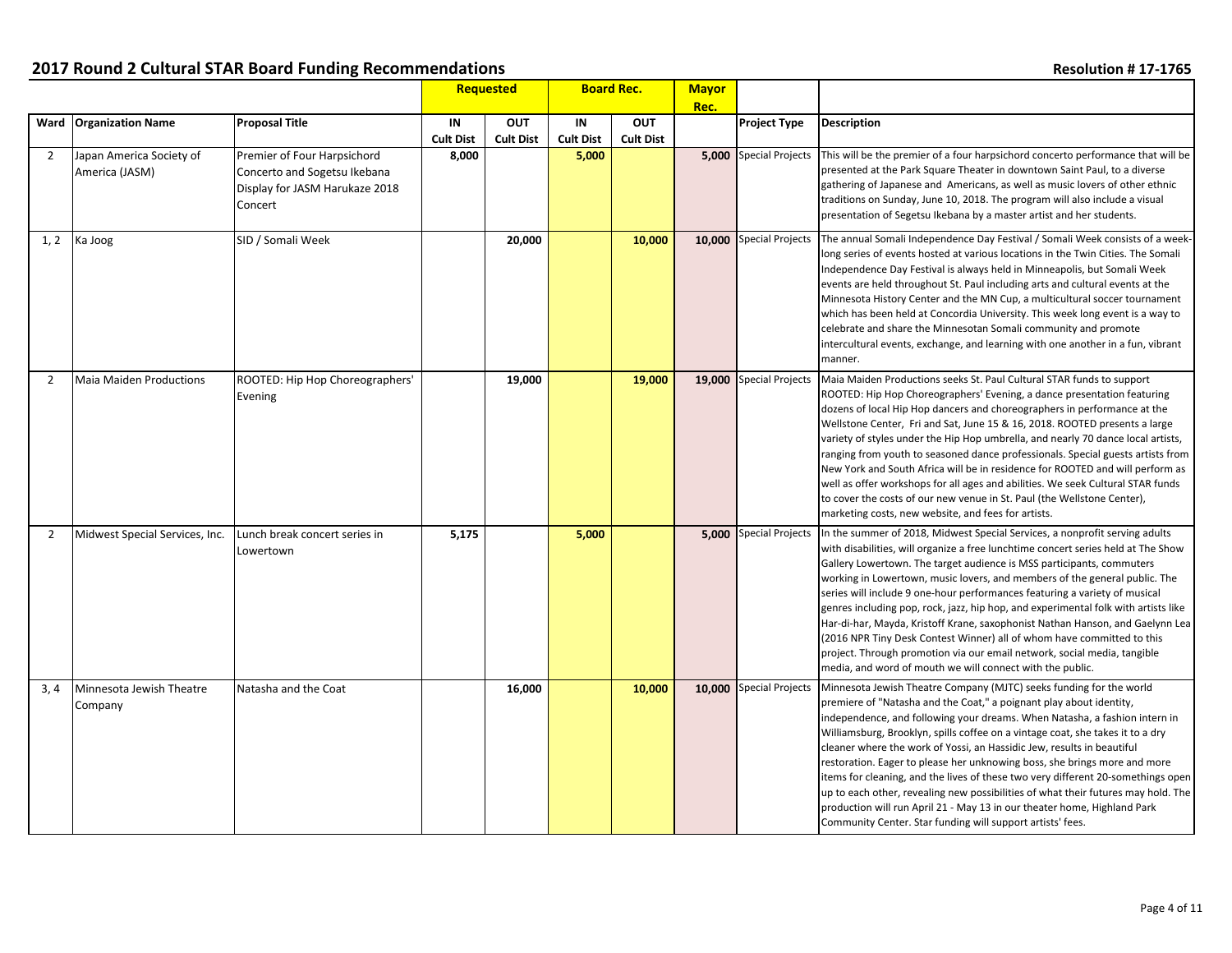|                |                                     |                                                                |                        | <b>Requested</b><br><b>Board Rec.</b> |                        |                                | <b>Mayor</b> |                                                      |                                                                                                                                                                                                                                                                                                                                                                                                                                                                                                                                                                                                                                                                                                                                                                                                    |
|----------------|-------------------------------------|----------------------------------------------------------------|------------------------|---------------------------------------|------------------------|--------------------------------|--------------|------------------------------------------------------|----------------------------------------------------------------------------------------------------------------------------------------------------------------------------------------------------------------------------------------------------------------------------------------------------------------------------------------------------------------------------------------------------------------------------------------------------------------------------------------------------------------------------------------------------------------------------------------------------------------------------------------------------------------------------------------------------------------------------------------------------------------------------------------------------|
|                | Ward   Organization Name            | <b>Proposal Title</b>                                          | IN<br><b>Cult Dist</b> | <b>OUT</b><br><b>Cult Dist</b>        | IN<br><b>Cult Dist</b> | <b>OUT</b><br><b>Cult Dist</b> | Rec.         | <b>Project Type</b>                                  | <b>Description</b>                                                                                                                                                                                                                                                                                                                                                                                                                                                                                                                                                                                                                                                                                                                                                                                 |
| 2              | Minnesota Museum of<br>American art | Opening of the new Minnesota<br>Museum of American Art         | 38,000                 |                                       | 25,000                 |                                |              | 25,000 Special Projects                              | To support the Minnesota Museum of American Art outreach efforts to boost<br>visitors to the museum and program participants in conjunction with opening a<br>new museum facility and Sifo Center for Creativity in spring 2018. This effort<br>will increase visibility and visitors to downtown St. Paul and help establish the<br>M as a cultural anchor along the 4th Street corridor between Lowertown and<br>Rice Park. We will produce a multimodal advertising and grassroots campaign<br>that will showcase St. Paul as a cultural destination, position the new M as a<br>must-see attraction to visitors from around the Twin Cities and Minnesota, and<br>promote the cultural corridor and 4th Street Market District with a street party<br>during the opening in 2018.              |
| $\overline{2}$ | Minnesota Music Coalition           | 2018 MN Music Summit                                           | 20,000                 |                                       | 15,000                 |                                |              | 15,000 Special Projects                              | The MN Music Coalition requests funding to produce the 7th MN Music Summit<br>April 12-14, 2018. The only event like this in Minnesota, it is an all-ages festival<br>and conference for artists, fans and music industry professionals. Building on<br>the success of the last few years, the 2018 Summit will include a national<br>keynote speaker, workshops, industry panels, mentoring sessions, concerts and<br>special events in St. Paul to bring together music and film communities from<br>across the region. We are seeking funding to help support artist fees as well as<br>administrative and promotional expenses to fund these events: Kickoff Party<br>(Summit Brewing), Keynote/Workshops/Mentoring Sessions (McNally Smith),<br>and 2 nights of concerts (Amsterdam, Palace). |
| 2, 4           | Mizna                               | Mizna: Prose, Poetry, and Art<br><b>Exploring Arab America</b> | 12,000                 |                                       | 10,000                 |                                |              | 10,000 Special Projects                              | Mizna is seeking Cultural STAR support for the publication of two upcoming<br>issues of our literary journal, "Mizna: Prose, Poetry, and Art Exploring Arab<br>America," one of which will have theme of Play On: the Politics of Sports. The<br>other will have an open theme and will be open to what authors in the<br>community is moved to write about. Each issue will be marked by a Journal<br>Release Reading in St. Paul, one at the Amsterdam Bar and Hall and one at TPT<br>Street Space in Lowertown.                                                                                                                                                                                                                                                                                 |
|                | 1, 2, 4 Motionpoems, Inc.           | Chaos on the Green Line                                        | 50,000                 |                                       | 25,000                 |                                |              | 25,000 Special Projects                              | Motionpoems proposes turning the Green Line into the world's first mass<br>transit virtual reality thrill ride, expanding upon a Northern Spark 2017 pilot<br>between Snelling and Lexington stations to encompass all 23 stations by 2019.<br>The first such ride of its kind, CHAOS ON THE GREEN LINE will be a movable<br>feast of VR filmmaking from around the world that transforms the local<br>landscape, changing how citizens encounter real-world sites and environmental<br>issues. Partnered with Metro Transit, Pixel Farm, and Egg Music, we are finalists<br>for a large Knight Arts Challenge award for this project. We seek to match<br>support to fund production of this virtual reality experience that will turn the<br>Green Line into a destination arts experience.      |
| $\overline{2}$ | MSP College of Music                | McNally Smith College of Music<br><b>LOAN</b>                  | 100,000                |                                       | 100,000                |                                |              | 100,000 Organizational<br>Development<br><b>LOAN</b> | McNally Smith College of Music is transitioning from a for-profit to a nonprofit<br>college. We have dramatically increased our financial aid and scholarships to<br>enable students to attend regardless of their financial circumstances. It will<br>require a number of years to build a new nonprofit college that is financially<br>stable and sustainable though we have an excellent start with a new Board of<br>Directors, the commitment and dedication of our entire faculty and staff, and<br>numerous partnerships with cultural, musical, educational, and other<br>businesses throughout the region. We are seeking support from the city of St.<br>Paul through the Star grant program to help this fine college ensure a successful<br>transition to nonprofit status.            |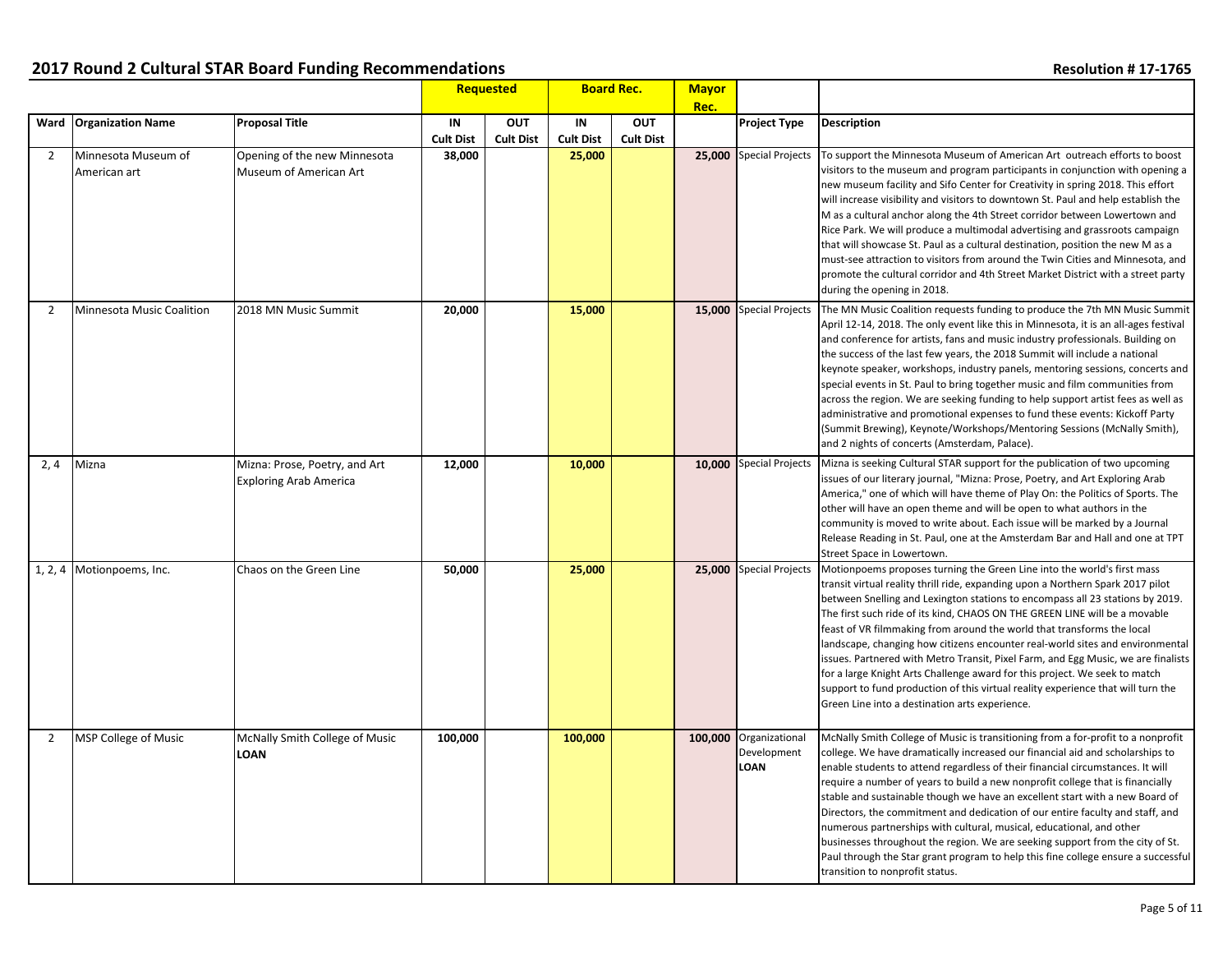|                |                                                    |                                                           |                        | Requested                      | <b>Board Rec.</b>      |                                | <b>Mayor</b> |                         |                                                                                                                                                                                                                                                                                                                                                                                                                                                                                                                                                                                                                                                                                                                                                                                                        |
|----------------|----------------------------------------------------|-----------------------------------------------------------|------------------------|--------------------------------|------------------------|--------------------------------|--------------|-------------------------|--------------------------------------------------------------------------------------------------------------------------------------------------------------------------------------------------------------------------------------------------------------------------------------------------------------------------------------------------------------------------------------------------------------------------------------------------------------------------------------------------------------------------------------------------------------------------------------------------------------------------------------------------------------------------------------------------------------------------------------------------------------------------------------------------------|
|                | Ward Organization Name                             | Proposal Title                                            | IN<br><b>Cult Dist</b> | <b>OUT</b><br><b>Cult Dist</b> | IN<br><b>Cult Dist</b> | <b>OUT</b><br><b>Cult Dist</b> | Rec.         | <b>Project Type</b>     | <b>Description</b>                                                                                                                                                                                                                                                                                                                                                                                                                                                                                                                                                                                                                                                                                                                                                                                     |
| 2,4            | Mu Performing Arts/Theater<br>Mu Incorporated      | A Korean Drama Addict's Guide to<br>Losing Your Virginity | 23,000                 |                                | 15,000                 |                                |              | 15,000 Special Projects | Theater Mu will present THE KOREAN DRAMA ADDICT'S GUIDE TO LOSING<br>YOUR VIRGINITY, a world premiere commissioned by Mu with funding from the<br>Jerome Foundation. The production will be staged on Park Square Theatre's<br>Boss Stage, and will be marketed to Mu and Park Square audiences, as well as<br>the general public. The romantic comedy is set in the Midwest and explores the<br>relationship between a Hmong-American personality coach and a Korean<br>manufacturing heir. From a distinctly Asian perspective, themes include love,<br>relationships, and sexuality in the context of cultural norms as well as family<br>and one's responsibility to that family. Mu is requesting Cultural STAR funds to<br>help support artist salaries for the full production in August 2018.  |
| 2              | <b>Nautilus Music-Theater</b>                      | Phase 3: Nautilus Studio<br><b>Sustainability Project</b> | 13,981                 |                                | 13,981                 |                                |              | 13,981 Special Projects | Phase Three of our NAUTILUS STUDIO SUSTAINABILITY PROJECT will (1) expand<br>our lighting capability, allowing our lighting designers to have more options<br>when designing our productions, (2) consolidate our information technology<br>resources by installing a central server and setting up three work stations (with<br>file backup software), and (3) replace worn-out or missing chairs and music<br>stands, and installing house/work lights and black-out curtains. This<br>supplements Phase One (moving downstairs and remodeling our new space)<br>and Phase Two (installing a floor, outdoor signage, and a bathroom). Phase<br>Three will directly impact our artists and audiences by improving the visual<br>quality of our productions, and building our administrative capacity. |
| $\overline{2}$ | Ordway Center for the<br><b>Performing Arts</b>    | Flint Hills International Children's<br>Festival          | 35,000                 |                                | 35,000                 |                                |              | 35,000 Special Projects | The Ordway's Flint Hills International Children's Festival transforms downtown<br>St. Paul into a wonderland of puppet shows, music and dance performances,<br>and art activities. Featuring Activity Tents coordinated by 20 partner<br>organizations and performances on 7 stages by local, national and international<br>artists, the Festival is one of the premiere children's festivals in the nation.<br>In 2017, support from the Cultural STAR program made possible a new "Pay<br>what you can" initiative for indoor performances. Since the program was well<br>received -- 636 children and adults utilized the "Pay what you can" ticketing<br>option -- we gratefully request renewed support to continue the initiative<br>during the 2018 Festival.                                   |
| 1, 2           | Pan Asian Arts Alliance, c/o<br>Asian Media Access | Generation Z                                              | 30,000                 |                                |                        |                                |              | <b>Special Projects</b> | Pan Asian Arts Alliance will use Urban Arts (ex. hip hop dance, break dance, rap,<br>rock band, and street fashion, etc.), to showcase the marginal youth's talents,<br>and to create a channel to give actual words to the cries of the ghetto youth, to<br>choose Urban Arts as their "choice of weapon", and moving away from violence<br>to resolve conflict, instead using ARTS to release anger and frustration, and let<br>other people to hear their concerns.<br>These talented youth will work with their mentors to stage the Generation Z<br>Show at the Ordway Concert Hall at April 2018, to: 1) increase arts participation<br>among youth of color in St Paul; and 2) use urban arts and community-wide<br>dialogues to redirect violence, inspire peaceful conflict resolution.       |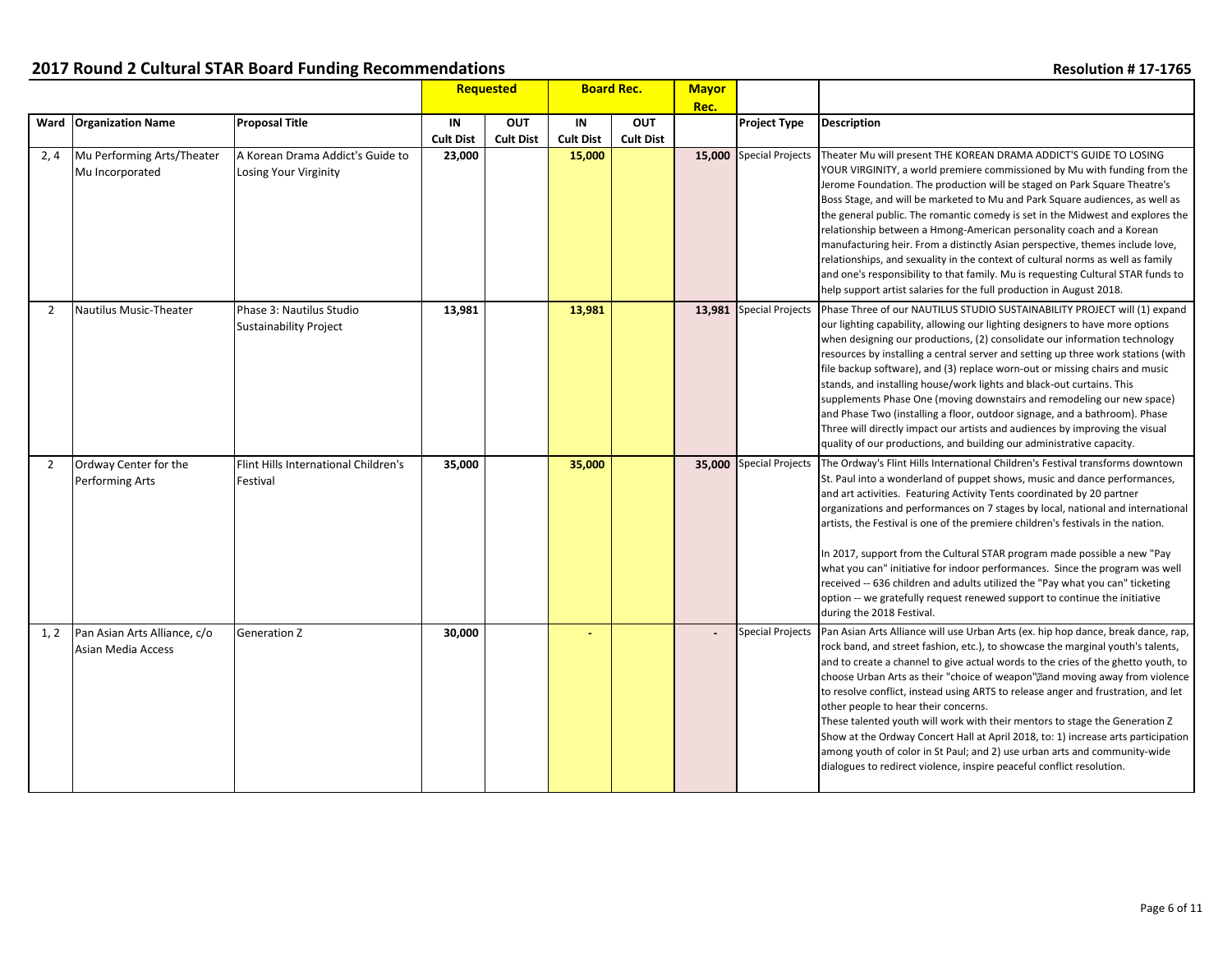|                |                                          |                                                                                         |                        | Requested                      | <b>Board Rec.</b>      |                                | <b>Mayor</b><br>Rec. |                                      |                                                                                                                                                                                                                                                                                                                                                                                                                                                                                                                                                                                                                                                                                                                                                                                                           |
|----------------|------------------------------------------|-----------------------------------------------------------------------------------------|------------------------|--------------------------------|------------------------|--------------------------------|----------------------|--------------------------------------|-----------------------------------------------------------------------------------------------------------------------------------------------------------------------------------------------------------------------------------------------------------------------------------------------------------------------------------------------------------------------------------------------------------------------------------------------------------------------------------------------------------------------------------------------------------------------------------------------------------------------------------------------------------------------------------------------------------------------------------------------------------------------------------------------------------|
|                | Ward   Organization Name                 | <b>Proposal Title</b>                                                                   | IN<br><b>Cult Dist</b> | <b>OUT</b><br><b>Cult Dist</b> | IN<br><b>Cult Dist</b> | <b>OUT</b><br><b>Cult Dist</b> |                      | <b>Project Type</b>                  | <b>Description</b>                                                                                                                                                                                                                                                                                                                                                                                                                                                                                                                                                                                                                                                                                                                                                                                        |
| $\overline{2}$ | Park Square Theatre                      | Artistic Partnerships and<br>Residencies                                                | 47,450                 |                                | 40,841                 |                                |                      | 40,841 Special Projects              | To diversify programming on Park Square's two stages by supporting<br>residencies and subsidized production rentals with an expanded group artistic<br>partners. This project will build Park Square's capacity through new<br>tools/systems to market and support partnerships while developing our<br>partners' producing, marketing and audience-development powers. This pilot<br>program will span from Fall 2017 to January 2019. Cultural STAR funds will help<br>offset Park Square's direct expenses in marketing; designated staff time;<br>essential materials and supplies. STAR funds will also help subsidize the<br>emerging producers portion of the direct occupancy and energy costs of Park<br>Square's facilities.                                                                    |
| 1              | Penumbra Theatre                         | l Penumbra Theatre's Tech Overhaul                                                      |                        | 20,000                         |                        | 20,000                         |                      | 20,000 Organizational<br>Development | Our project is to complete a full-scale technological upgrade. With funding from<br>Cultural STAR, Penumbra will carry out this comprehensive assessment of our<br>infrastructure, overhauling all software and hardware in three phases: a]<br>contract new third-party IT management via open RFP; b] install new Client<br>Relation Management (CRM) software; c] donate old hardware and purchase<br>new desktop computers, laptops, and other support devices like main server<br>storage, adapters, and so on.<br>Funding from Cultural STAR will directly enhance Penumbra's ability to sustain<br>sincere, long term audience relationships and improve staff workflow and<br>communication with upgraded software and hardware.                                                                  |
| 2              | Progressive Individual<br>Resources Inc. | <b>RESPONSEABILITY: Building African</b><br>Mind, Body, Spirit and Healing<br>Practices |                        | 25,000                         |                        | ٠                              |                      | <b>Special Projects</b>              | RESPONSEABILITY is an annual celebration of the African immigrant and refugee<br>communities' ability and capacity to promote, prevent, treat and support<br>mental health and psycho social well-being using mind, body, spirit, and healing<br>approaches that are culturally meaningful and holistic. The event will provide an<br>educational, entertaining and economic experience featuring presentations,<br>displays, demonstrations and sales that will provide a great opportunity for<br>participants' to know the African mind, body, spirit, and healing practices in this<br>community while promoting and preserving the African culture of healing. The<br>event will be held at The Neighborhood House at Wellstone Center 179 Robie St<br>E, St Paul, MN 55107 from July 12 - 14, 2018. |
| $\mathbf{1}$   | <b>Public Art Saint Paul</b>             | Aardvark in the Park                                                                    |                        | 9,268                          |                        | 9,268                          | <b>9,268</b> Capital |                                      | Public Art Saint Paul (PASP) requests \$9,268 for the design and construction of a<br>perrmanent facility to store equipment, supplies, tents, tables, banners, and<br>other materials for summer workshops, festivals, and arts programming at<br>Western Sculpture Park, located near the MN State Capital in Summit University<br>and Frogtown neighborhoods. Local architect Souliyahn Keobounpheng, a<br>Cambodian-American from a refugee family, will create a sculptural design and<br>construct the facility to resemble an aardvark. He collaborated with PASP to<br>select the aardvark idea. It is an animal indigenous to Africa, an important<br>heritage for many neighborhood residents. The aardvark will also join other<br>popular animal sculptures in the park.                      |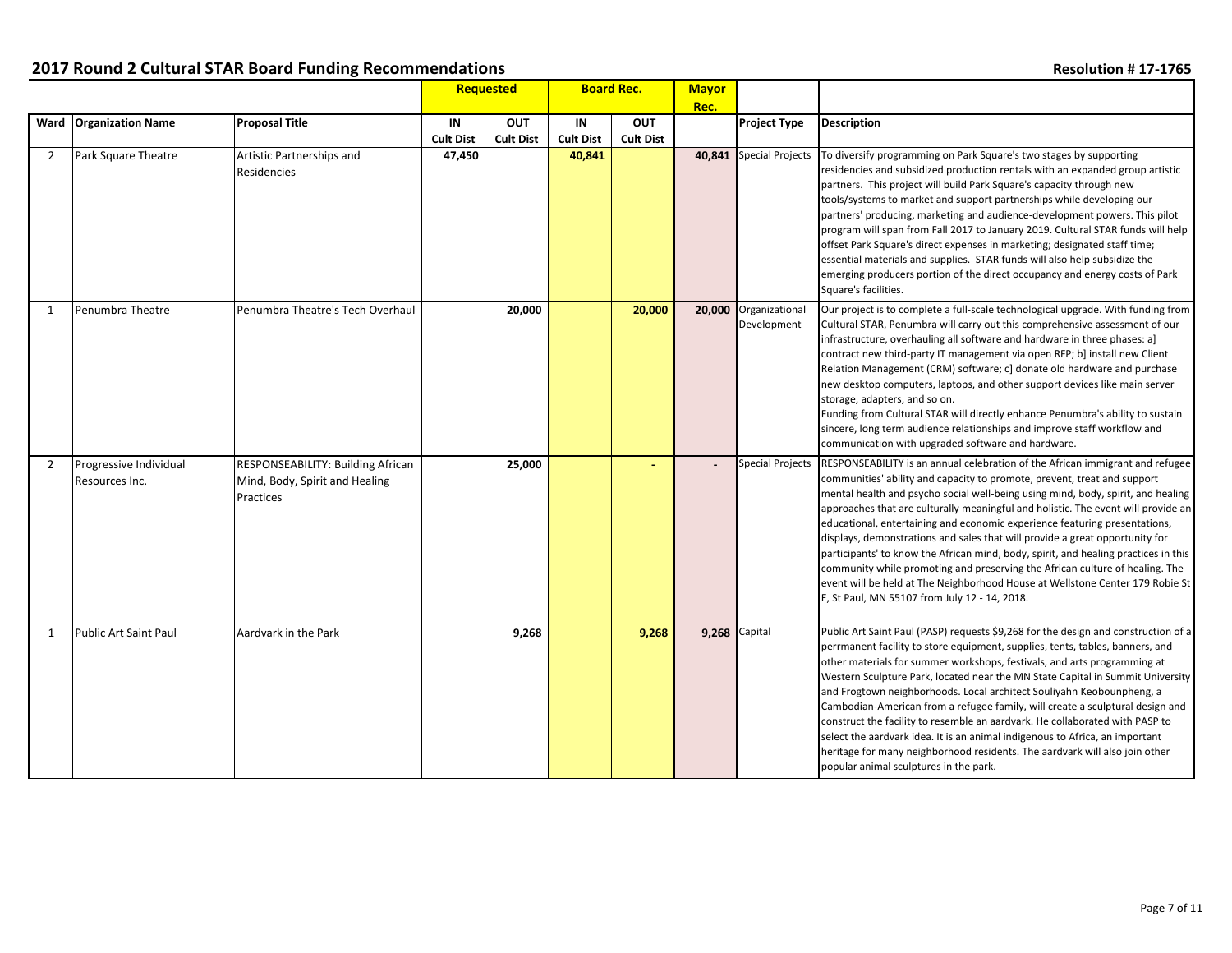|                |                                      |                                                                     |                        | <b>Requested</b>               | <b>Board Rec.</b>      |                                | <b>Mayor</b> |                                      |                                                                                                                                                                                                                                                                                                                                                                                                                                                                                                                                                                                                                                                                                                                                                                                                       |
|----------------|--------------------------------------|---------------------------------------------------------------------|------------------------|--------------------------------|------------------------|--------------------------------|--------------|--------------------------------------|-------------------------------------------------------------------------------------------------------------------------------------------------------------------------------------------------------------------------------------------------------------------------------------------------------------------------------------------------------------------------------------------------------------------------------------------------------------------------------------------------------------------------------------------------------------------------------------------------------------------------------------------------------------------------------------------------------------------------------------------------------------------------------------------------------|
|                | Ward Organization Name               | <b>Proposal Title</b>                                               | IN<br><b>Cult Dist</b> | <b>OUT</b><br><b>Cult Dist</b> | IN<br><b>Cult Dist</b> | <b>OUT</b><br><b>Cult Dist</b> | Rec.         | <b>Project Type</b>                  | <b>Description</b>                                                                                                                                                                                                                                                                                                                                                                                                                                                                                                                                                                                                                                                                                                                                                                                    |
| $\overline{2}$ | Ragamala Dance Company               | Written in Water: Public<br>Performance and Community<br>Engagement | 15,000                 |                                | 15,000                 |                                |              | 15,000 Special Projects              | Ragamala will partner with the Ordway to present a public performance and 4<br>school matinees of Written in Water multi-media dance work<br>conceived/choreographed by Ranee, Aparna, and Ashwini Ramaswamy's as part<br>of Ordway's 2019-20 Music & Movement series.<br>In the year preceding performances, Ragamala will partner with Ordway to offer<br>1 Hands-on engagement activities in which the artists will play the 2nd century<br>Indian board game Paramapadam (Snakes & Ladders)-a central inspiration for<br>Written in Water with the community in St. Paul public spaces<br>2 Online Tool-Kit of rehearsal footage, interviews with artists, Facebook Live,<br>and links to information about the artistic/cultural roots of the work, shared via<br>email/social media/YouTube     |
| 1              | ReConnectRondo - Rondo<br>Avenue Inc | ReConnectRondo - Rondo Land<br><b>Bridge Project</b>                |                        | 50,000                         |                        | 29,500                         |              | 29,500 Organizational<br>Development | The Rondo Land Bridge Project (RLB) is a multidimensional project that is<br>currently underway in the Rondo neighborhood. Through Friendly Street<br>Initiative engagement a land bridge was identified as potential means to<br>reconciliation for the destruction of the Rondo. ReConnectRondo (RCR) formed<br>to see the realization of a land bridge in Rondo. It is a multidimensional project<br>that demands wide range of tactics, and skillsets. The major focus of RCR right<br>now is community engagement, and informing about the project.<br>The project's needs stretch the organization to the edge within our current<br>capacity. Additional funding would strengthen the work that we are currently<br>engaged in, and allow staff to attend capacity building trainings.         |
| 2,4            | Saint Paul Civic Symphony            | Saint Paul Civic Symphony: Our<br>Capital Symphony!                 | 10,000                 |                                | 5,000                  |                                |              | 5,000 Special Projects               | The Saint Paul Civic Symphony shall perform 3 of its 6 2017-2018 Season<br>Concerts at Landmark Center, making great symphonic music available free of<br>charge to all residents and visitors to St. Paul and its environs. This project<br>seeks funds for concerts on Oct. 22, 2017 ("An Autumn Journey" - music of<br>Brahms, Takemitsu, Sibelius, Adams & Rimsky-Korsakov, featuring a parade of<br>talented soloists from the ranks of the SPCS); Jan. 28, 2018 ("Hot and 'Cool'<br>Classics!" for the St. Paul Winter Carnival); and May 13, 2018 ("Fairy Tales &<br>Legends" featuring Stravinsky's "The Firebird" ballet and up-and-coming Soloist<br>Cicely Parnas in Saint-Saens' Cello Concerto). STAR funds are requested for<br>artistic & administrative personnel, music rental, etc. |
| $\overline{2}$ | Saint Paul Conservatory of<br>Music  | Celebrating Spring in St. Paul                                      | 6,000                  |                                |                        |                                |              | <b>Special Projects</b>              | The Saint Paul Conservatory of Music (SPCM) respectfully requests \$6,000 to<br>underwrite "Celebrating Spring in Saint Paul!" a public concert showcasing its<br>faculty in the Ordway Hall on May 20th 2018 to:<br>-Give SPCM's high caliber artists the opportunity to perform original repertoire<br>in an acoustically superior hall<br>-Bring a cultural event to a St. Paul audience of 300-350<br>-Offer accessible ticket pricing<br>-Provide up to 150 free tickets to youth/families attending low-income St. Paul<br>schools<br>-Showcase the talent of SPCM students through pre-concert lobby<br>entertainment<br>-Attract new students to study music at the Conservatory<br>-Promote other performances we offer in the District such as our free Coffee<br><b>Concert Series</b>     |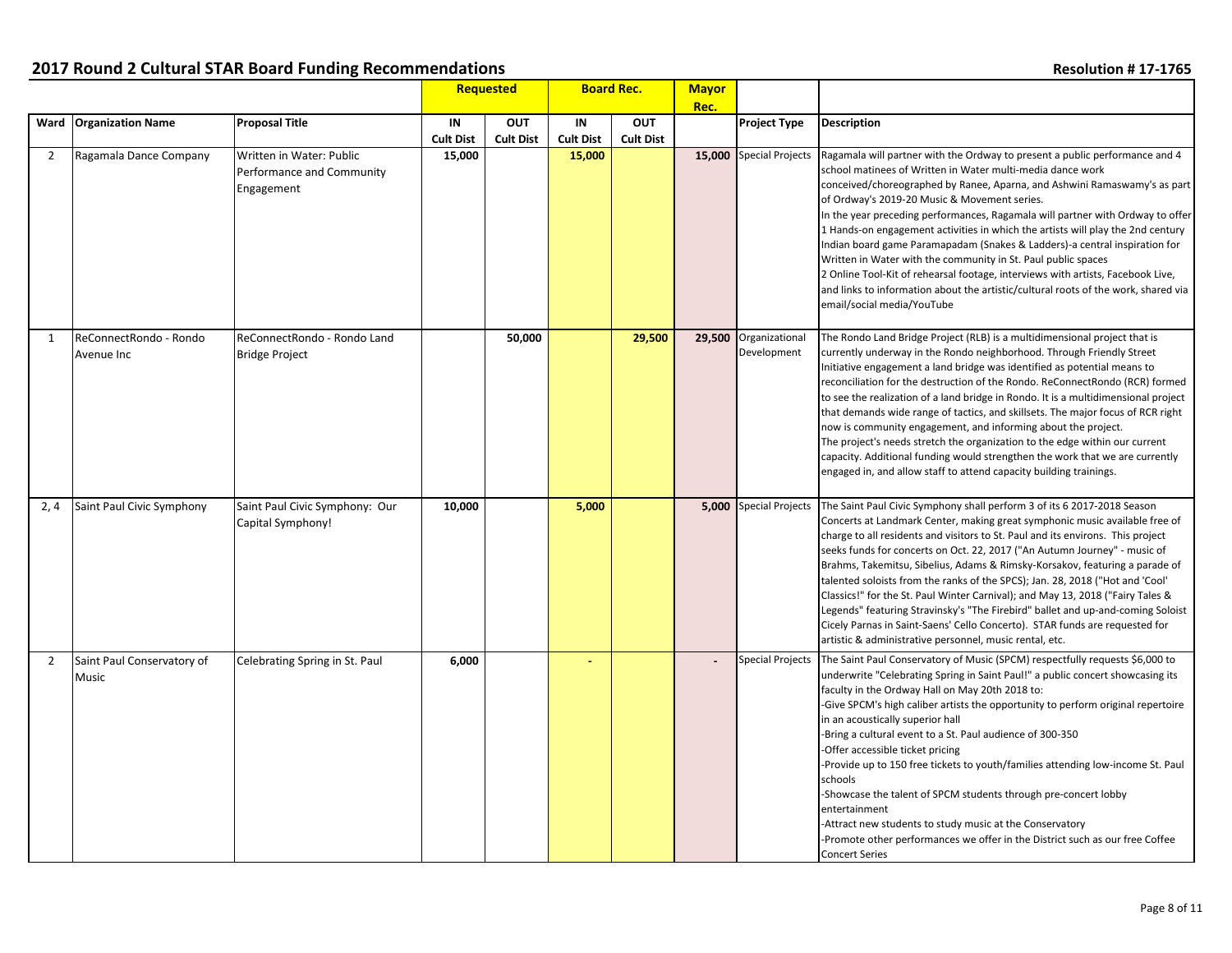|                |                                                         |                                                         |                        | Requested                      |                        |                         | <b>Board Rec.</b> |                         | <b>Mayor</b><br>Rec.                                                                                                                                                                                                                                                                                                                                                                                                                                                                                                                                                                                                                                                                                                                                                          |  |  |
|----------------|---------------------------------------------------------|---------------------------------------------------------|------------------------|--------------------------------|------------------------|-------------------------|-------------------|-------------------------|-------------------------------------------------------------------------------------------------------------------------------------------------------------------------------------------------------------------------------------------------------------------------------------------------------------------------------------------------------------------------------------------------------------------------------------------------------------------------------------------------------------------------------------------------------------------------------------------------------------------------------------------------------------------------------------------------------------------------------------------------------------------------------|--|--|
|                | Ward Organization Name                                  | <b>Proposal Title</b>                                   | IN<br><b>Cult Dist</b> | <b>OUT</b><br><b>Cult Dist</b> | IN<br><b>Cult Dist</b> | OUT<br><b>Cult Dist</b> |                   | <b>Project Type</b>     | <b>Description</b>                                                                                                                                                                                                                                                                                                                                                                                                                                                                                                                                                                                                                                                                                                                                                            |  |  |
| $\overline{2}$ | Saint Paul Festival and<br><b>Heritage Foundation</b>   | Ice Palace Cultural Performances                        | 40,200                 |                                | 28,000                 |                         |                   | 28,000 Special Projects | The Saint Paul Winter Carnival, a cultural beacon of Saint Paul, will build its 36th<br>ice palace on the MN State Capitol lawn which will coincide with the Super Bowl<br>being held in Minneapolis in February. The Ice Palace is expected to draw over 1<br>million visitors from January 25 -February 10, 2018.<br>We respectfully request \$40,200 to showcase the many forms of diversity in<br>Saint Paul through performing arts and other media at the Ice Palace and Saint<br>Paul Winter Carnival. Each of the 17 days will feature a different cultural group<br>that will be invited to have a booth onsite and provide programming for the<br>stage and other areas. This will be a unique opportunity to showcase and<br>highlight diversity in our community. |  |  |
| $\overline{2}$ | Saint Paul Riverfront<br>Corporation                    | 4th Street Market District                              | 50,000                 |                                | 30,000                 |                         |                   | 30,000 Special Projects | 4th Street connects downtown from Ordway to Lowertown; and the region via<br>the LRT. However, many blocks are barren creating an unwelcoming<br>atmosphere for residents, visitors and employees. Throughout 2018, SPRC in<br>partnership with property owners, businesses, residents, artists and city<br>departments, will employ arts organizations and individual artists to activate the<br>4th Street Market District with a series of events designed to inform and engage<br>key stakeholders to test solutions to existing challenges and develop a long-<br>term implementation strategy for the area.                                                                                                                                                             |  |  |
| 1, 5           | Sandbox Theatre                                         | In The Treetops - The Story of<br>Minnesota's Wanda Gag |                        | 5,000                          |                        | ÷                       |                   | <b>Special Projects</b> | This October, Sandbox Theatre will be bringing our all-new production In The<br>Treetops to the Germanic American Institute in St. Paul for a one-week<br>residency. Performances include a free preview at their 10/21 Kaffestube, a 3-<br>show run 10/28-29 in their attic performance space, & a free educational<br>ensemble-creation workshop with the Twin Cities German Immersion School. In<br>The Treetops illuminates the life of Minnesota native Wanda Gag, who in the<br>early 20th Century established herself as a pioneer in children's literature,<br>illustration & feminism. STAR support would help underwrite our performance<br>cast & crew of 13 for the week, as well as production logistics such as marketing<br>and set transportation.            |  |  |
| $\overline{2}$ | Science Museum of Minnesota Illumination: A New Holiday | Tradition at the Science Museum of<br>Minnesota         | 20,000                 |                                | 15,000                 |                         |                   | 15,000 Special Projects | The museum proposes to pilot a new annual holiday season program called<br>"Illumination." The project will be a culturally inclusive seasonal celebration of<br>light and darkness. This year we will pilot a limited-scale version of Illumination<br>from Dec. 21-23. The vision behind Illumination is to offer a new seasonal<br>family-friendly attraction that will draw people to downtown SP and the<br>museum. Our lobby and galleries will be dimly lit with theatrical lighting or<br>dark; visitors will be given flashlights to explore. Hands-on activities using light<br>will be offered throughout the museum. In future years, we hope to<br>incorporate the museum's front plaza and backyard with dramatic larger-scale<br>displays of light.            |  |  |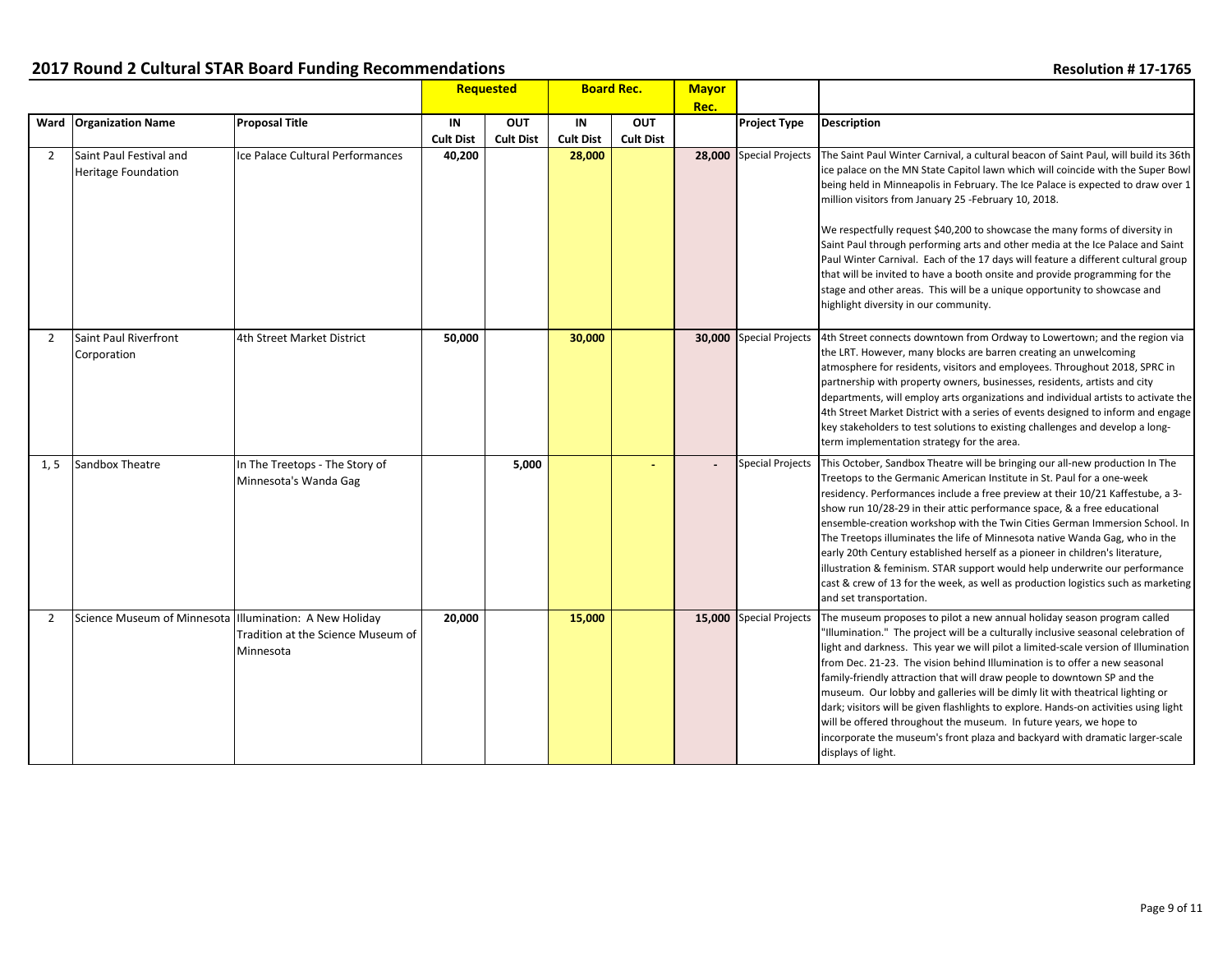|                |                                  |                                                                                                               |                        | Requested                      | <b>Board Rec.</b>      |                                | <b>Mayor</b> |                               |                                                                                                                                                                                                                                                                                                                                                                                                                                                                                                                                                                                                                                                                                                                                                                                                            |
|----------------|----------------------------------|---------------------------------------------------------------------------------------------------------------|------------------------|--------------------------------|------------------------|--------------------------------|--------------|-------------------------------|------------------------------------------------------------------------------------------------------------------------------------------------------------------------------------------------------------------------------------------------------------------------------------------------------------------------------------------------------------------------------------------------------------------------------------------------------------------------------------------------------------------------------------------------------------------------------------------------------------------------------------------------------------------------------------------------------------------------------------------------------------------------------------------------------------|
|                | Ward Organization Name           | <b>Proposal Title</b>                                                                                         | IN<br><b>Cult Dist</b> | <b>OUT</b><br><b>Cult Dist</b> | IN<br><b>Cult Dist</b> | <b>OUT</b><br><b>Cult Dist</b> | Rec.         | <b>Project Type</b>           | <b>Description</b>                                                                                                                                                                                                                                                                                                                                                                                                                                                                                                                                                                                                                                                                                                                                                                                         |
| 4              | St. Paul Ballet                  | Moving Arts Center                                                                                            |                        | 20,000                         |                        | 15,000                         |              | 15.000 Special Projects       | St. Paul Ballet (SPB) requests \$20,000 to support the pre-development activities<br>necessary to create a multi-disciplinary Moving Arts Center:<br>conceptual renderings, renovation plans, and preliminary marketing collateral<br>to educate stakeholders and potential funders. With this expansion, SPB and<br>collaborative partner Element will be able to build upon what they have already<br>created, a community gathering space that promotes wellness and the art of<br>movement. The west end of our building provides current and future<br>growth: 65,000 sq.ft. of unobstructed space, high ceilings, hardwood floors,<br>parking and access to the Green Line. With this familiar facility, SPB and its<br>partners will stay in the heart of the diverse Hamline-Midway neighborhood.  |
| 1              | SteppingStone Theatre<br>Company | Performance Collaboration of The<br>Princess' Nightingale: Mu<br>Performing Arts and SteppingStone<br>Theatre |                        | 10,000                         |                        | 7,500                          |              | 7,500 Special Projects        | SteppingStone Theatre is requesting \$10,000 to produce and present The<br>Princess' Nightingale in collaboration with Mu Performing Arts. The production,<br>featuring adult equity actors and youth performers, will perform May 2-19,<br>2018 at SteppingStone Theatre. This fully staged production is part of a pilot<br>collaboration to bring culturally specific, family and youth oriented<br>programming to St. Paul. Youth will participate in all aspects of the production:<br>onstage, backstage, and administrative. This request will promote the show to<br>the Saint Paul community and will support the development of new models of<br>culturally sensitive artistic mentorship. This production will serve over 5,000<br>children and adults during Asian Pacific Heritage Month.     |
| 2              | The Celtic Collective            | The Boy Patrick (The true story of a<br>boy who became a saint. In words<br>and music.)                       | 5,000                  |                                | 5,000                  |                                |              | <b>5,000</b> Special Projects | This project balances out the typical high jinx of St Patrick's Day with a musical<br>education project that serves to simultaneously educate and entertain while<br>representing authentic Irish culture- a spoken narrative with musical<br>accompaniment recounting the factual tales and adventures of young Patrick:<br>his capture into slavery through to his daring escape and beyond - his return to<br>Ireland, and his love of the Irish people.<br>The finished project will consist of a professionally recorded and packaged CD<br>audiobook of the spoken narrative with musical accompaniment recorded by<br>members of hit shows Riverdance and Celtic Woman plus local MN artists and<br>educators, plus a printed and illustrated book. Release date for the project is<br>Mar 17 2018. |
| $\overline{2}$ | The Schubert Club                | Schubert Club Museum Technology<br>Upgrade                                                                    | 16,000                 |                                | 16,000                 |                                | 16,000       | Capital                       | Schubert Club seeks to purchase AV equipment and other hardware in order to<br>upgrade the visitor experience in its music-themed Museum in Landmark<br>Center. The last major renovation to the Museum's permanent exhibits was in<br>2009. Since then, available technology has advanced significantly. Schubert<br>Club hopes to purchase and install updated AV and audio technology in the<br>historic Evolution of the Keyboard exhibit and the Composer Manuscripts<br>gallery. This will provide a more interactive experience for visitors of all ages,<br>primarily through touchscreen monitors bringing the exhibits to life. Admission<br>to the Schubert Club Museum is free and last year, we welcomed approximately<br>8,000 visitors (school groups and general public).                  |